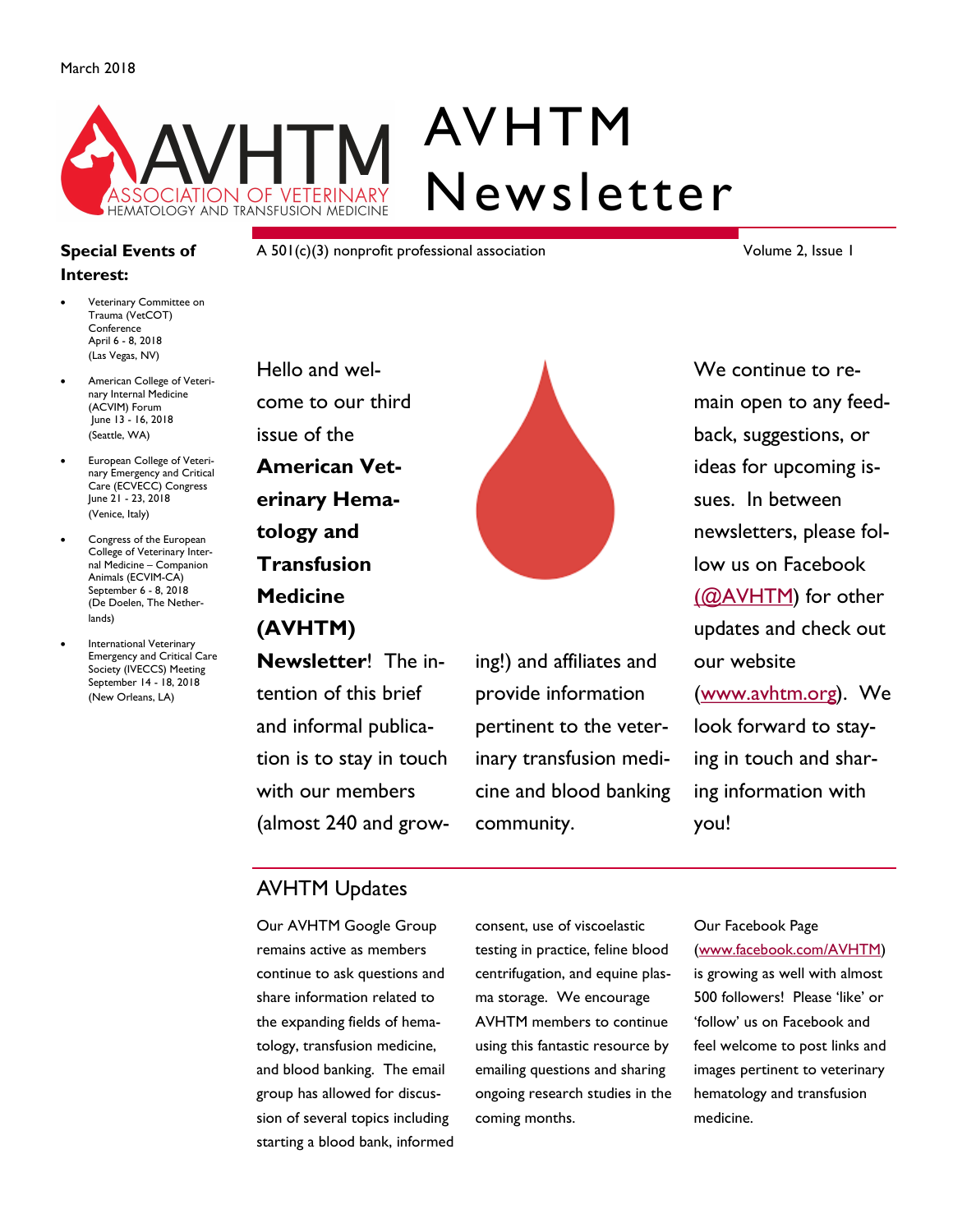### **Conference focused on trauma happening in Vegas in April 2018!**

The American College of Veterinary Emergency and Critical Care Veterinary Committee on Trauma (ACVECC-VetCOT) will be hosting the fourth annual ACVECC VetCOT Veterinary Trauma & Critical Care Symposium April 6-8, 2018, in Las Vegas, NV. This conference is a unique opportunity for those with an interest in trauma medicine and surgery to share ideas, experiences and expertise in a smaller forum conducive to discussion and collaboration.

While the target audience is DACVECCs, ACVECC residents, Emergency clinicians, allied specialists (ACVS, ACVAA, ACVO, ACVIM-neurology, ACVSMR, ACVR) and ECC technicians, all are encouraged to attend. Although the focus is small animal trauma, our large animal colleagues are also encouraged to attend. The conference will be held in conjunction with the human medicine Trauma, Critical Care & Acute Care Surgery Conference (April 9-11).

The ACVECC-VetCOT has a vision to create a network of lead hospitals that seed development of trauma systems. The current network of 26 Veterinary Trauma Centers (VTCs) work collaboratively to define high standards of care and disseminate information that improves trauma patient management efficiency and outcome. All VTCs contribute to a trauma registry that has captured data on > 27,000 trauma cases since its inception in September 2013.

The four aims of the trauma initiative are:

- 1. Enhancement of trauma patient care
- 2. Enhancement and promotion of research collaborations
- 3. Expansion and formalization of education on veterinary trauma
- 4. Enhancement of the visibility of veterinary specialty colleges

#### Tentative conference schedule:

- **Friday afternoon, April 6, 1:00-5:30 PM**: VetCOT subcommittees meetings– all are welcome to attend!
- **Saturday April 7, 9:00 AM-5:30 PM**: Conference officially begins. Trauma abstracts and Case reports, Year in Review, Resident survivor. Dinner for those interested at local restaurant (optional).
- **Sunday April 8, 8:00 – 5:30 PM**: Performance Improvement Program vignettes, M&M Rounds, DACVECC panel case discussion, overlapping sessions with Trauma-Critical Care conference, and more.
- Hotel registration and flight arrangements can be made through the Trauma, Critical Care & Acute Care [Surgery website](http://www.trauma-criticalcare.com/?id=3) (the recommendation is to book early, as the rooms do fill). **Registration deadline is March 16**.
- Registration fee: \$175 DVMs, \$85 technicians/residents. Registration forms can be emailed to Kathy Liard ([Kathleen.Liard@tufts.edu\)](mailto:Kathleen.Liard@tufts.edu?subject=Inquiry%20from%20AVHTM%20Newsletter).
- Registration for the human Trauma, Critical Care & Acute Care Surgery conference is separate, and can be made on the link, above.

If you have any questions, please contact Kelly Hall ([wilke022@umn.edu\)](mailto:wilke022@umn.edu?subject=Inquiry%20from%20AVHTM%20website) or visit the website: [vetcot.org.](http://www.vetcot.org/)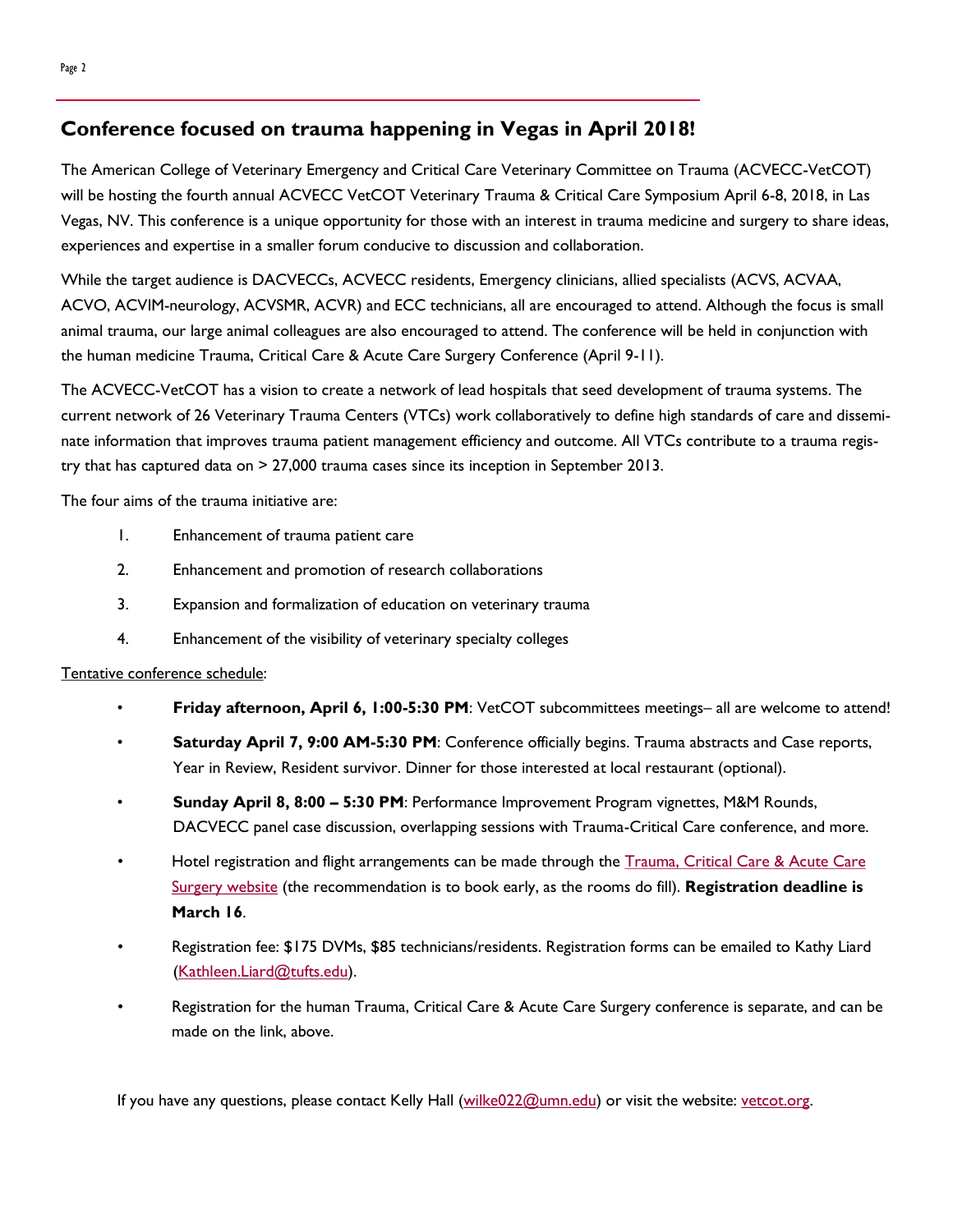#### **Recently Published Articles**

The articles listed below are those published **November 2017 – February 2018** in the field of veterinary transfusion medicine and blood banking:

- Carli, E., et al. (2017). "Frequency of DEA 1 antigen in 1037 mongrel and pure breed dogs in Italy." [BMC Vet Res](https://bmcvetres.biomedcentral.com/articles/10.1186/s12917-017-1286-y) 13(1): 364. **[FREE Full Text]**
- Ciepluch, B., et al. (2018). "Removal of hemangiosarcoma cells from canine blood with a cell salvage system and leukocyte reduction filter." [Vet Surg](http://onlinelibrary.wiley.com/doi/10.1111/vsu.12760/abstract;jsessionid=FCBDA9FFF0EA9057222F89507BC67587.f01t02) 47(2): 293-301.
- Culler, C. A., et al. (2017). "Comparison of albumin, colloid osmotic pressure, von Willebrand factor, and coagulation factors in canine cryopoor plasma, cryoprecipitate, and fresh frozen plasma." [J](http://onlinelibrary.wiley.com/doi/10.1111/vec.12671/abstract)  [Vet Emerg Crit Care](http://onlinelibrary.wiley.com/doi/10.1111/vec.12671/abstract) 27(6): 638-644.
- Endo, Y., et al. (2017). "Plethysmography variability index for prediction of fluid responsiveness during graded haemorrhage and transfusion in sevoflurane-anaesthetized mechanically ventilated dogs." [Vet Anaesth Analg](http://linkinghub.elsevier.com/retrieve/pii/S1467-2987(17)30257-X) 44(6): 1303-1312.
- Hlavac, N., et al. (2017). "In vitro properties of concentrated canine platelets stored in two additive solutions: a comparative study." [BMC Vet Res](https://bmcvetres.biomedcentral.com/articles/10.1186/s12917-017-1236-8) 13(1): 334. **[FREE Full Text]**
- Jamieson, C.A., et al. (2018). "Normal reference intervals and the effects of sample handling on dynamic viscoelastic coagulometry (Sonoclot) in healthy adult horses." <u>I Vet Emerg Crit Care</u> 28(1):39 -44.
- Jeffery, U., et al. (2017). "Development of a fibrinolysis assay for canine plasma." <u>Vet |</u> 229: 19-25.
- Marschner, C. B., et al. (2018). "The influence of inflammation and hematocrit on clot strength in canine thromboelastographic hypercoagulability." | Vet Emerg Crit Care 28(1): 20-30.
- Medina Valentin, A. A., et al. (2017). "Prevalence of Dog Erythrocyte Antigen 1 in 7,414 Dogs in Italy." [Vet Med Int](https://www.hindawi.com/journals/vmi/2017/5914629/) 2017: 5914629. **[FREE Full Text]**
- Reader, R., et al. (2017). "The effects of two intramuscular sedation protocols on echocardiographic variables in cats following sedation and blood donation." [Vet Anaesth Analg](http://www.vaajournal.org/article/S1467-2987(17)30306-9/fulltext) 44(5): 1262.e1212-1262.e1213. **[FREE Full Text]**
- Rushton, J.O., et al. (2017) "Effects of three blood derived products on equine corneal cells, an in vitro study." **Equine Vet | 2017 Oct 16. doi: 10.1111/evj.12770.**
- Tambella, A. M., et al. (2018). "Platelet-rich plasma to treat experimentally-induced skin wounds in animals: A systematic review and meta-analysis." [PLoS One](https://www.ncbi.nlm.nih.gov/pmc/articles/PMC5764374/) 13(1): e0191093. **[FREE Full Text]**